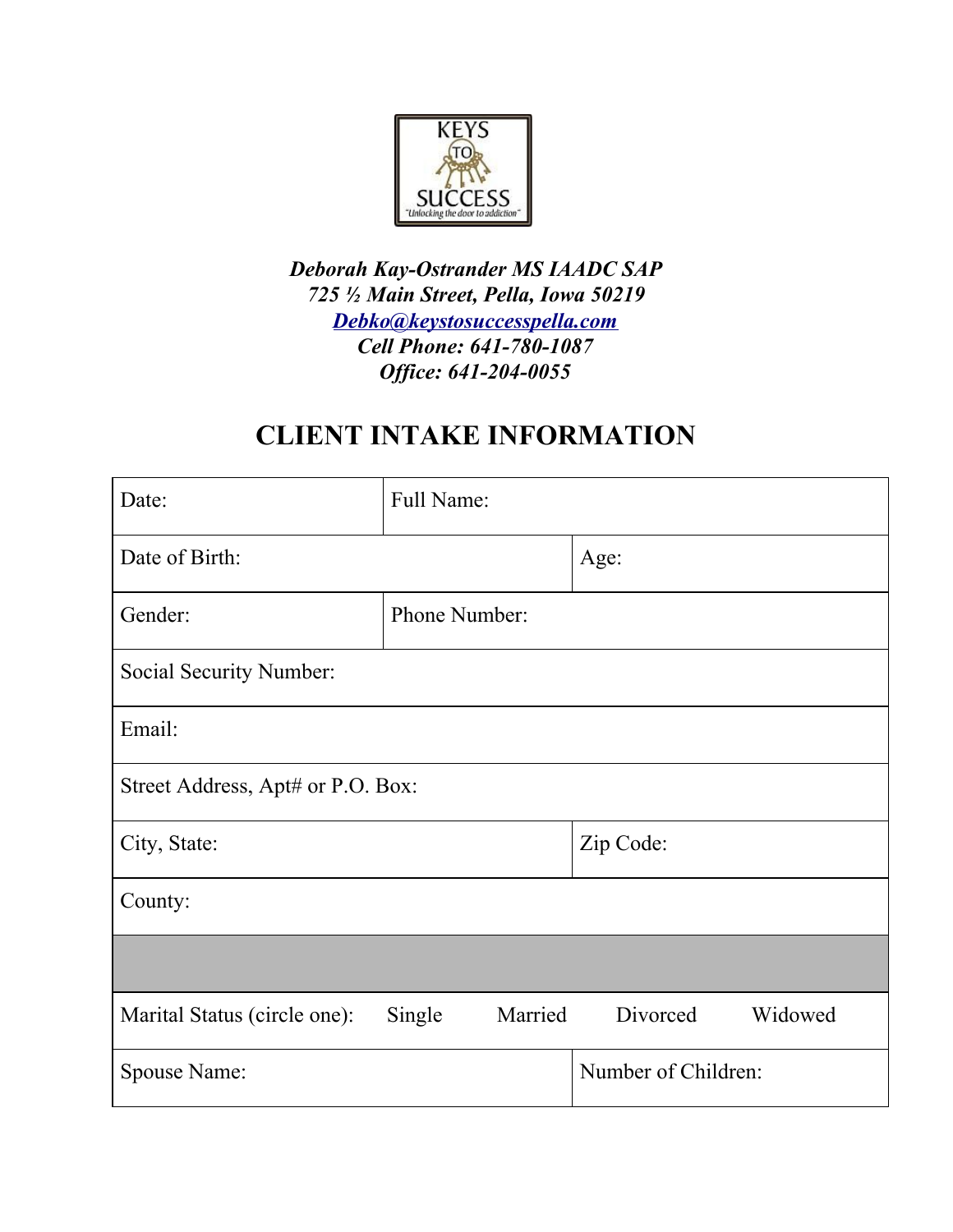| <b>Employer Name:</b>    |                    |           |
|--------------------------|--------------------|-----------|
| <b>Employer Address:</b> |                    |           |
|                          |                    |           |
| Insurance: Yes or No     | Name of Insurance: |           |
| Policy Holder:           |                    | Address:  |
| Policy Number:           |                    | Referred: |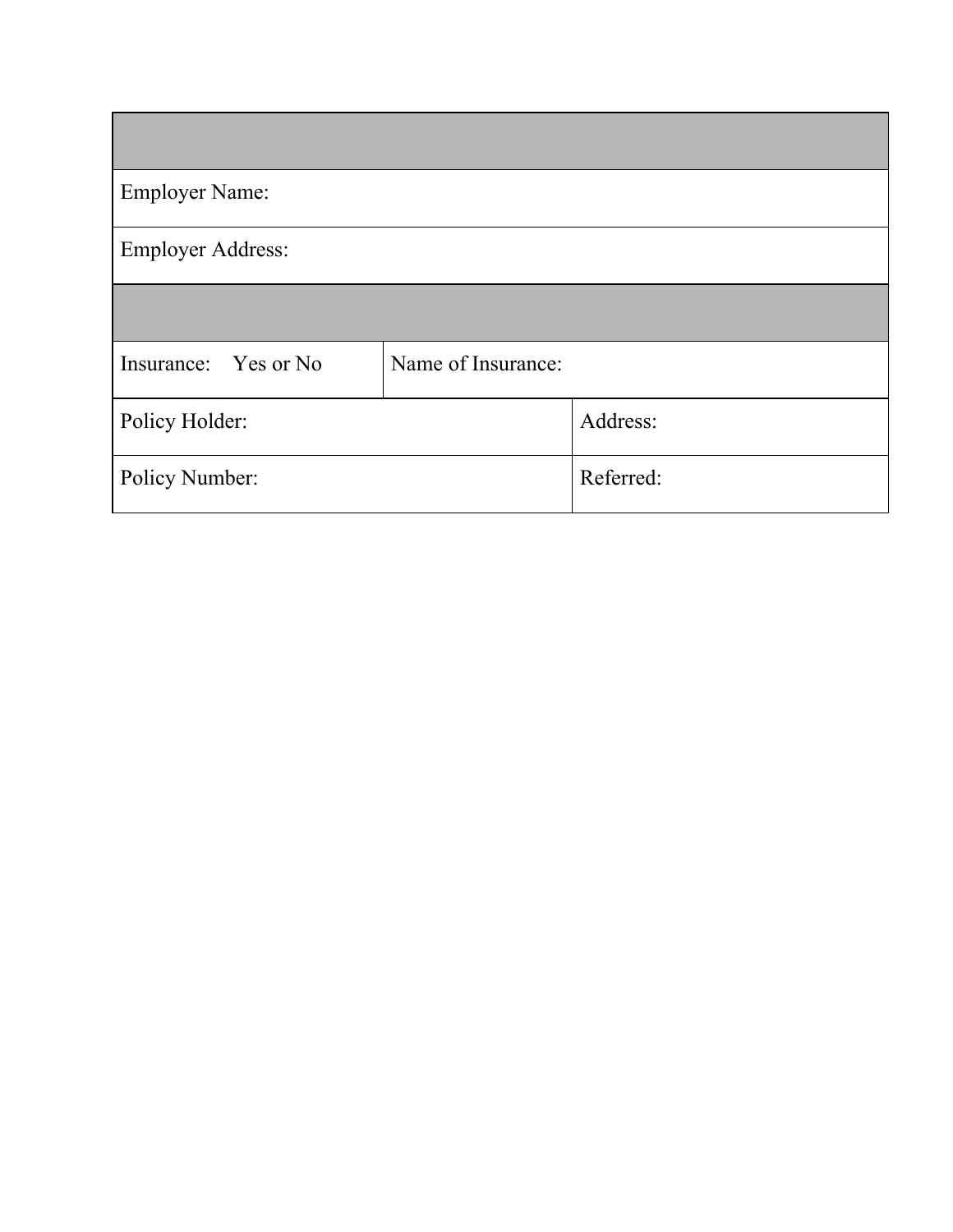## **CONFIDENTIALITY OF ALCOHOL AND DRUG ABUSE PATIENT RECORDS**

The confidentiality of alcohol and drug abuse patient records maintained by the program is protected by Federal law and regulations. Generally, the program may not say to a person outside that program that a patient attends the program, or disclose any information identifying the patient as an alcohol or drug user unless:

- 1. The Patient consents in writing:
- 2. The disclosure is allowed by a court order, or

3. The disclosure is made to medical personnel in a medical emergency to qualified personnel for research, audit, or program evaluation.

Violation of the Federal law and regulations by a program is a crime. Suspected violations may be reported to appropriate authorities in accordance with Federal regulations.

Federal law and regulations do not protect any information about a crime committed by a patient either at the program or against any person who works for the program or about any threat to commit such a crime.

Federal laws and regulations do not protect any information about suspected child abuse or neglect from being reported under State law, appropriate State or local authorities.

(See 42 U.S.C. 290dd-3 and 42 U.S.C 290ee-3 for Federal Laws and 42 part 2 for Federal regulations)(Approved by the Office of Management and Budget under control number 0930-0099)(Code of Federal Regulations title 42, volume 1. revised as October 1, 2002)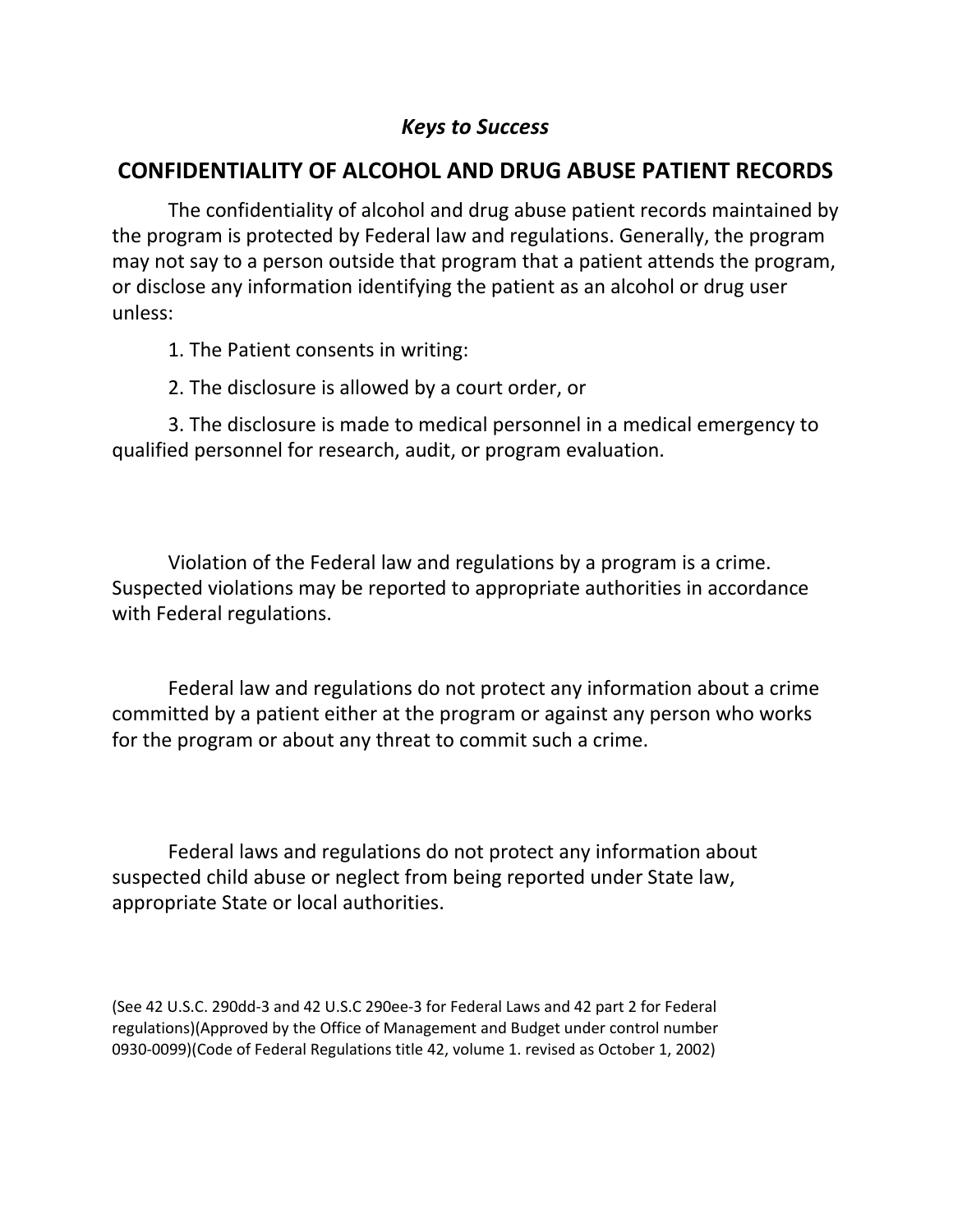# **CONFIDENTIALITY AGREEMENT**

This is to acknowledge that I am entering Keys to Success as a patient or concerned person. I have been given a copy of the summary of Federal Confidentiality Regulations regarding treatment for alcohol and drug use.

I agree and understand that confidentiality is necessary for me to express myself without fear of disclosure outside the treatment center.

I agree to keep the confidentiality of others that I may come in contact with while participating in treatment at Keys to Success. My discussing their presence or issues would be breech of confidentiality.

I understand that any disclosure by me regarding others in treatment at Keys to Success could result in my discharge from the program.

| <b>Client Signature:</b> |  | Date: |
|--------------------------|--|-------|
|--------------------------|--|-------|

Therapist Signature: \_\_\_\_\_\_\_\_\_\_\_\_\_\_\_\_\_\_\_\_\_\_\_\_\_\_\_ Date: \_\_\_\_\_\_\_\_\_\_\_\_\_\_\_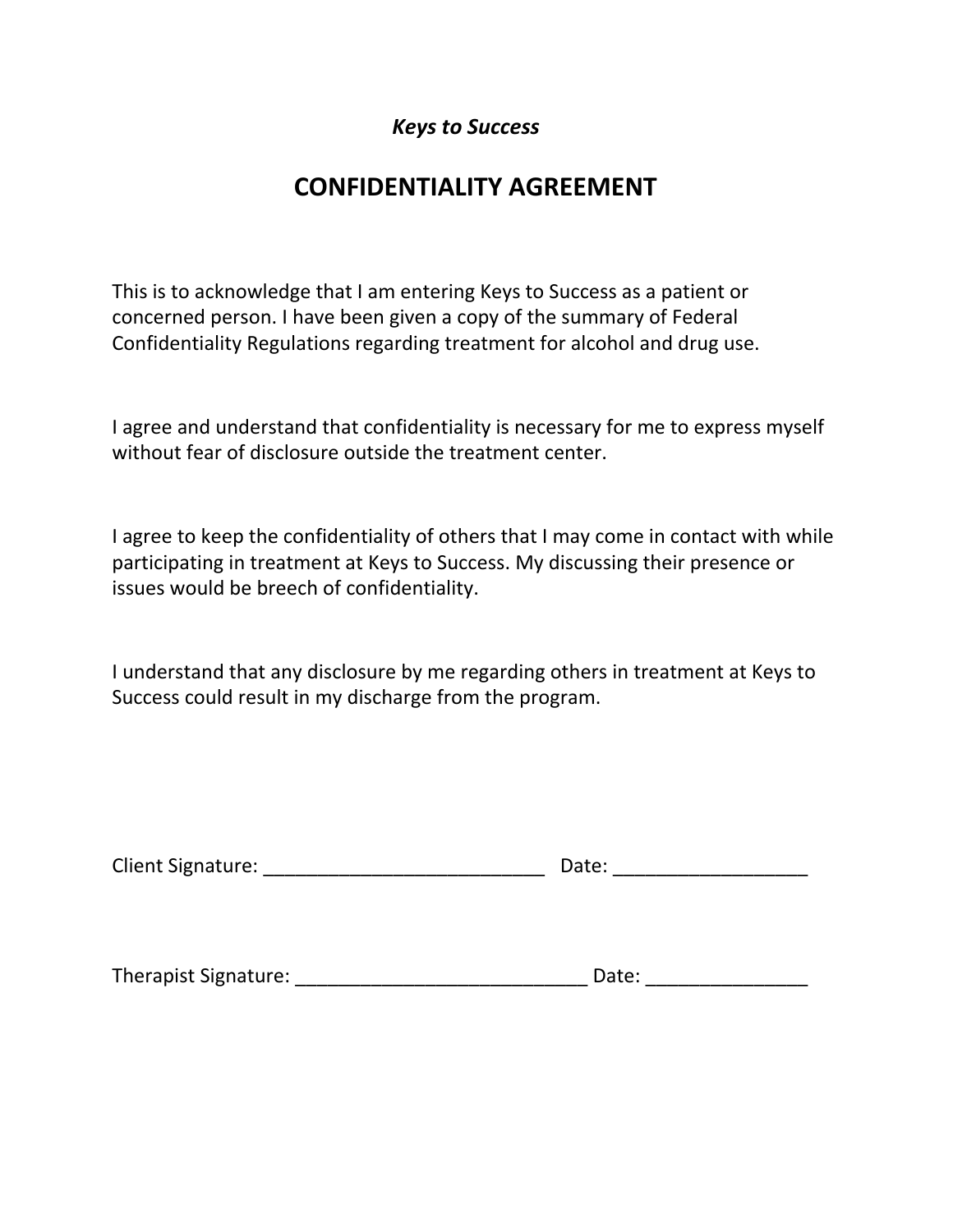# **TREATMENT ACTIVITIES AND CLIENT EXPECTATIONS.**

# **TREATMENT ACTIVITIES:**

- 1. Your treatment will consist of educational materials on addiction and recovery, individual counseling sessions, recovery assignments and may include group counseling.
- 2. Continuing outpatient treatment will be determined by your progress. When the staff determines that your addiction requires a more intense level of care, you will be referred to an appropriate facility that meets your needs.
- 3. Total abstinence from all alcohol and drug use is mandatory for treatment to benefit you.
- 4. The fee of \$120.00--\$60.00 sliding fee rate per session for treatment services include your individual counseling sessions, education materials and individual assignment materials. Financial arrangements must be made with the Executive Director of Keys to Success prior to starting treatment. Purchase of books or other materials are not included in treatment fees. Keys to Success is available to assist with your filing insurance claims. Your treatment fees, are however your responsibility and payment is expected when services are rendered.
- 5. Continuing care is a service for those completing primary treatment at Keys to Success or those who have been referred from other facilities. Continuing care fee is \$60.00 per group for participation.

### **CLIENT EXPECTATIONS:**

- 1. You are expected to be on time for appointments, staff may reschedule your appointment when you are late. If an emergency prevents you from being on time, call Keys to Success at 641-780-1087 and our office will reschedule your appointment. Missing appointments could lengthen your estimated discharge from treatment.
- 2. You are expected to participate fully in your treatment, and to complete assignments on time, give honest feedback in group when assigned to group.
- 3. You are expected to adhere to confidentiality regulations regarding others at the treatment center, to respect others rights, privacy, opinions and dignity of others.
- 4. Physical abuse, verbal abuse, sexual misconduct, to be in possession of alcohol or drugs or continued use of alcohol or drugs could result in your immediate discharge from treatment.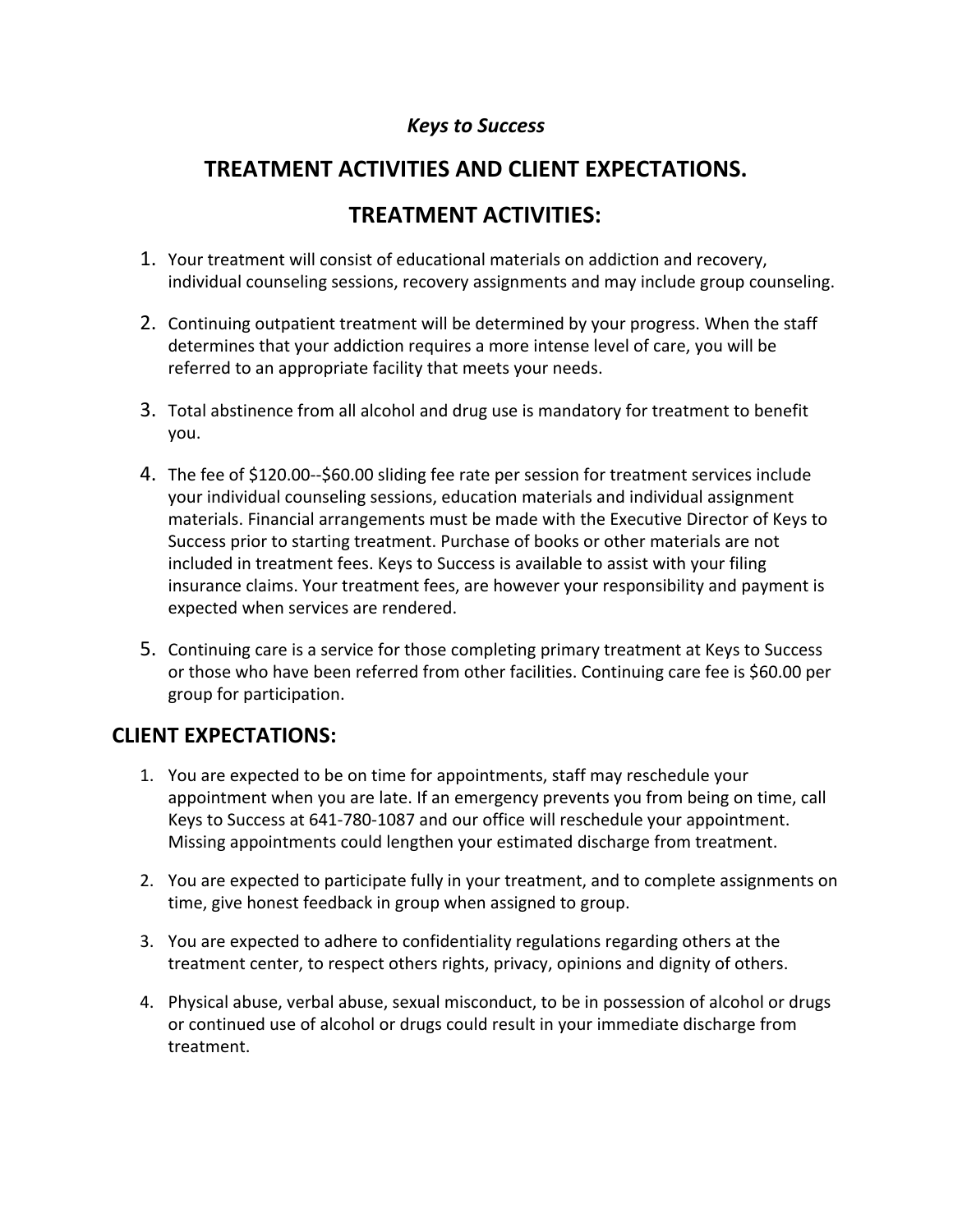# **SERVICE FEE SCHEDULE**

# **The following fees will be charged for the services provided by The Keys to Success.**

# **PAYMENT IS EXPECTED AT THE TIME SERVICES ARE RENDERED.**

| <b>Prime for Life (Drunk Driving Ethic, Course)</b> | \$180.00        |
|-----------------------------------------------------|-----------------|
| <b>OWI SCREENING FEE</b>                            | \$130.00        |
| <b>EVALUATION FEE</b>                               | \$135.00        |
| <b>SLIDING FEE RATE</b>                             | \$85.00         |
| 1 HR NEW EVAL/NO INS.                               | \$85.00         |
| 1 HR EVAL/NO INS.                                   | \$65.00         |
| $\frac{1}{2}$ HR EVAL/NO INS.                       | \$32.50         |
| <b>UA</b>                                           | \$25.00         |
| <b>CONTINUING CARE PER SESSION OR GROUP</b>         | \$65.00         |
| <b>COPIES OF RECORDS PAGE, (MAX \$50)</b>           | \$1.00 PER PAGE |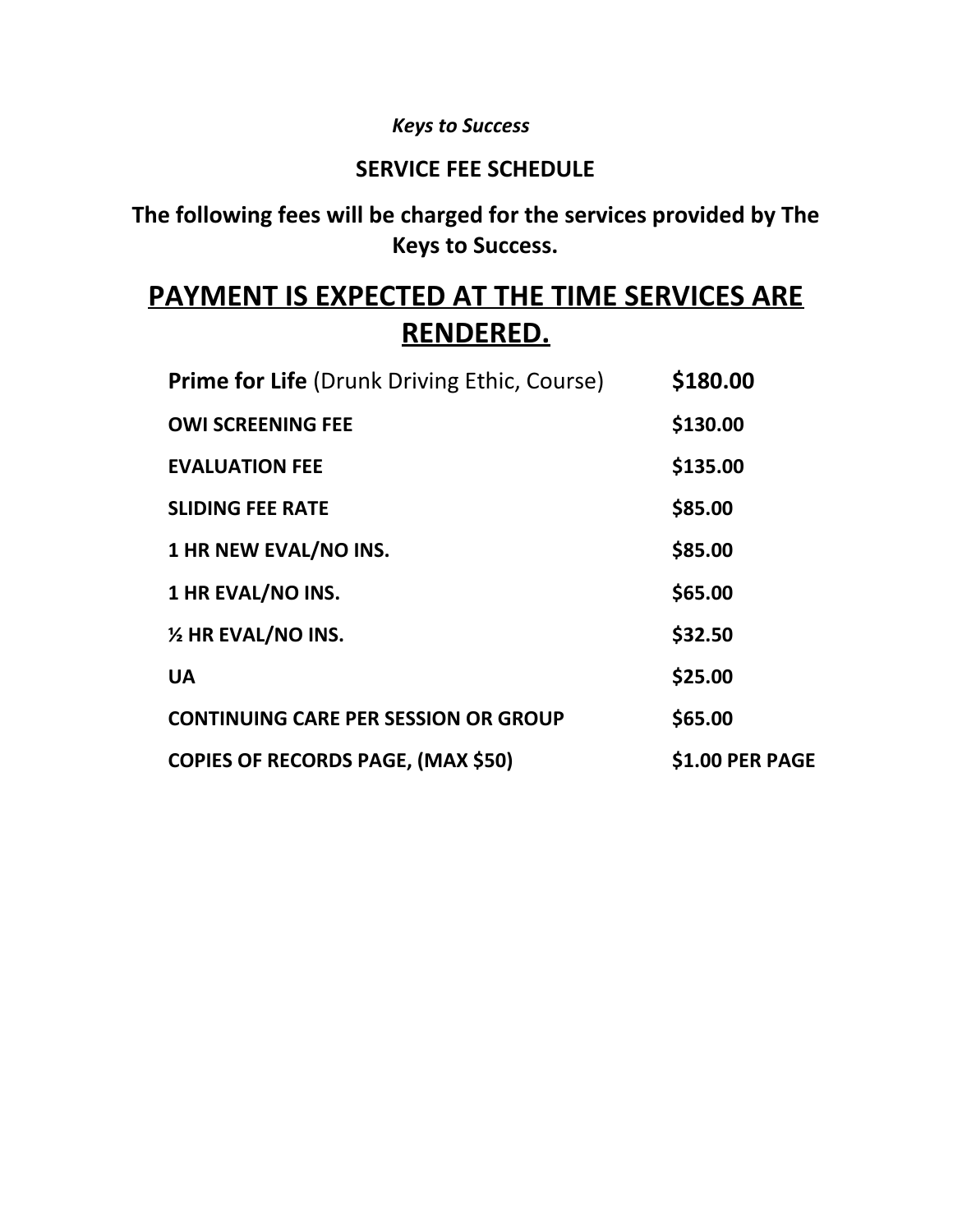## **CLIENT RIGHTS**

- 1. Every client involved with Keys to Success has the right to be treated with respect and dignity.
- 2. Every client has the right to know by name and credentials, those who are providing services to them.
- 3. Every client has the right to be informed of current information regarding their diagnosis, progress, in common terms they can understand. If staff judgement feels it is not in the best interest to share this information with the client, the staff may give this information to an appropriate family member of his behalf.
- 4. Every client has the right to privacy and confidentiality as it relates to his treatment and involvement with Keys to Success.
- 5. Every client has the right to privacy and individuality regarding his physical, social, psychological, spiritual, and sexual well being.
- 6. Every client has the right to be free of sexual harassment.
- 7. Every Client has the right to expect Keys to Success to make reasonable response to his request within a reasonable time frame.
- 8. Every client has the right to express a grievance or complaint he has relating to his treatment, services, or facilities of Keys to Success- every effort will be made to resolve complaints at the time with the person with whom they occur. It must be understood that not all complaints or grievances can be completely resolved. Opportunity to express complaints or grievances can be done during appointments, by asking to see a staff member, or by completing a grievance form. Clients also have the option of contacting Iowa Board of Addiction Disorder Certification, 3850 Merle Hay Road, Suite 303, Des Moines, Iowa 50310 regarding grievance against a staff member.
- 9. Every client has the right to privacy or confidentiality of his treatment records and information from his treatment record can be released to other persons or agencies only with his written consent, in accordance with 42 CFR. Part 2.
- 10. Every client has the right to information about the relationships of Keys to Success to other healthcare institutions and agencies so far as his care or referral is concerned.

Client Signature:\_\_\_\_\_\_\_\_\_\_\_\_\_\_\_\_\_\_\_\_\_\_\_\_\_\_\_\_\_\_\_

Date: \_\_\_\_\_\_\_\_\_\_\_\_\_\_\_\_\_\_\_\_\_\_\_\_\_\_\_\_\_\_\_\_\_\_\_\_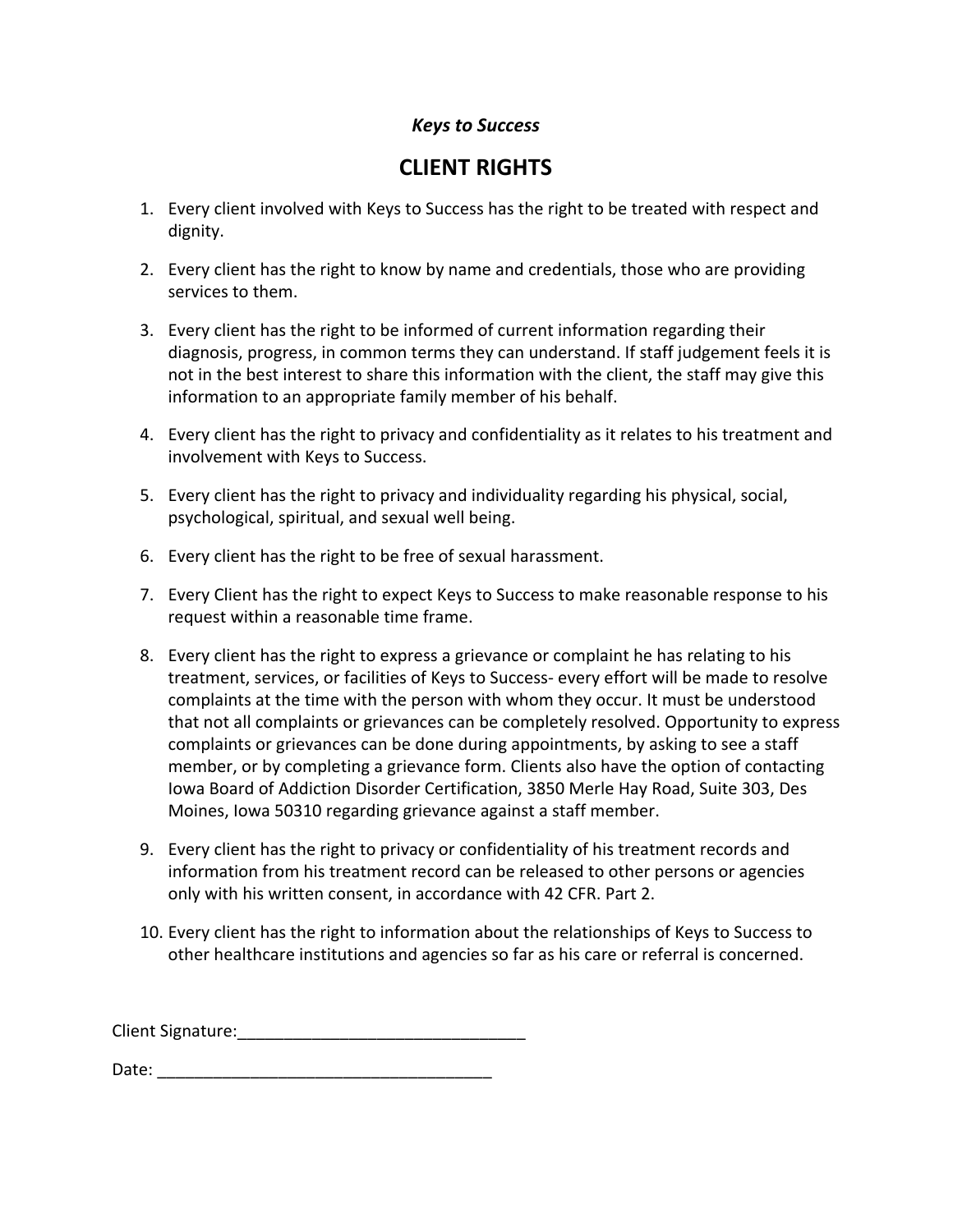# **INFORMED CONSENT**

# **FOR ALCOHOL AND DRUG TREATMENT**

I am in need of counseling and treatment for my addiction to alcohol and/or drugs, or I have been affected by another person's alcohol or drug addiction.

I am agreeing to fully participate in my treatment at Keys to Success, therefore I am making an informed decision to enter into a therapeutic relationship with Keys to Success staff.

I have been given a copy or explanation of the following:

- 1. Federal Confidentiality Regulations Summary and HIPPA Rights and Regulations.
- 2. Estimated cost and length of treatment.
- 3. Clients Rights and Treatment expectations.
- 4. Confidentiality Agreement.
- 5. HIV/AIDS information
- 6. Weapons Policy
- 7. Chemical Substance Policy.
- 8. Facility Orientation.
- 9. Fire and Tornado Procedure.
- 10.Treatment Plan.

*I understand that I may revoke this agreement at anytime, and that this agreement is valid for the length of my treatment at Keys to Success.*

| <b>Client Signature:</b>    | Date: |
|-----------------------------|-------|
|                             |       |
| <b>Therapist Signature:</b> | Date: |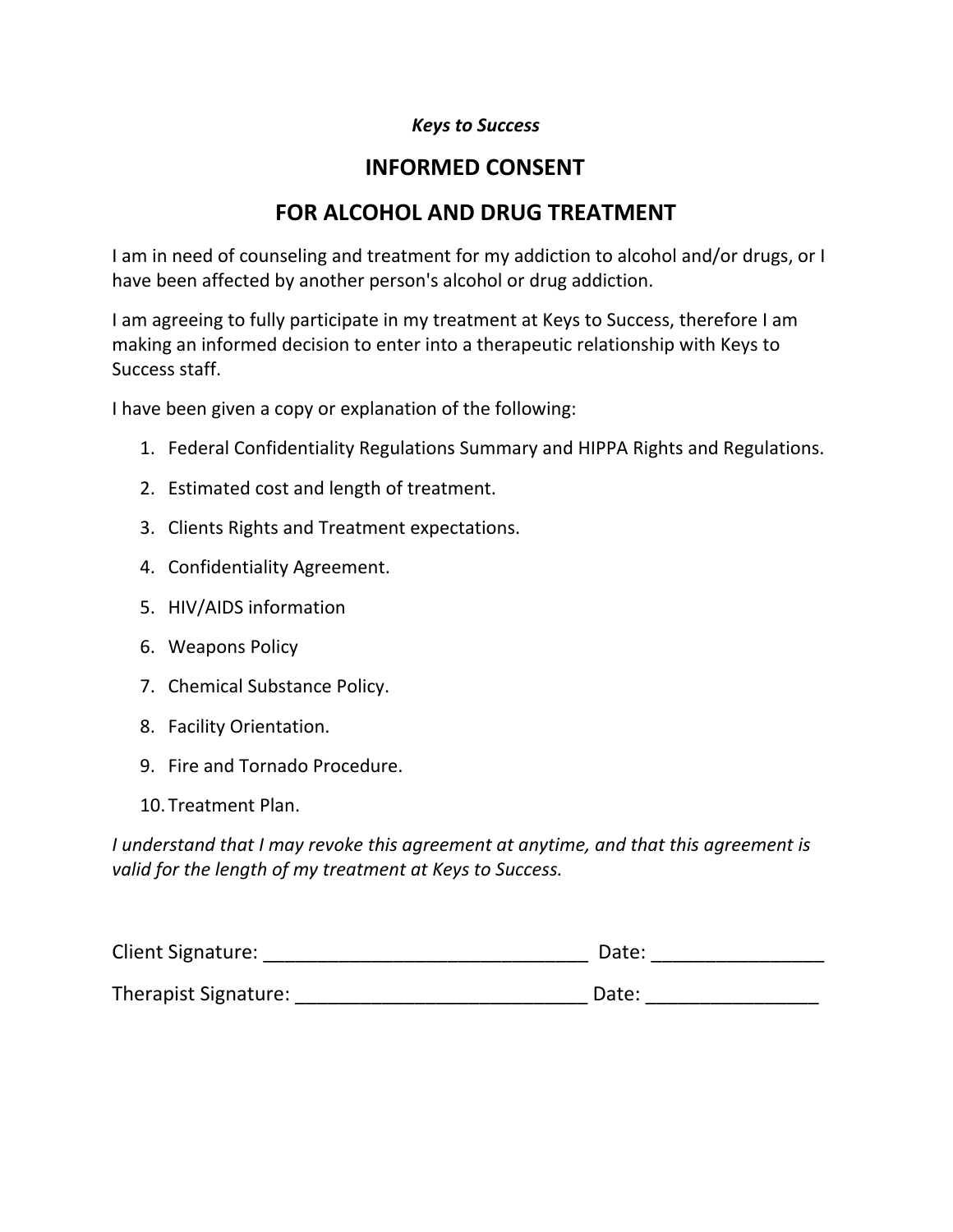## **INFORMED CONSENT**

- 1. Purpose of treatment: to receive an evaluation addiction disorder and/or recommended treatment.
- 2. Any possible negative consequences to treatment: The possibility of physical discomfort from stopping misuse of alcohol or drugs and/or possibility of therapist consulting with other professionals in regard to the case.
- 3. Any alternatives to treatment: any alternatives will be discussed throughout the evaluation and/or upon recommendations for treatment or the clients progress toward recovery goals.

| <b>Client Signature:</b>   | Date: |
|----------------------------|-------|
| Substance Abuse Therapist: | Date: |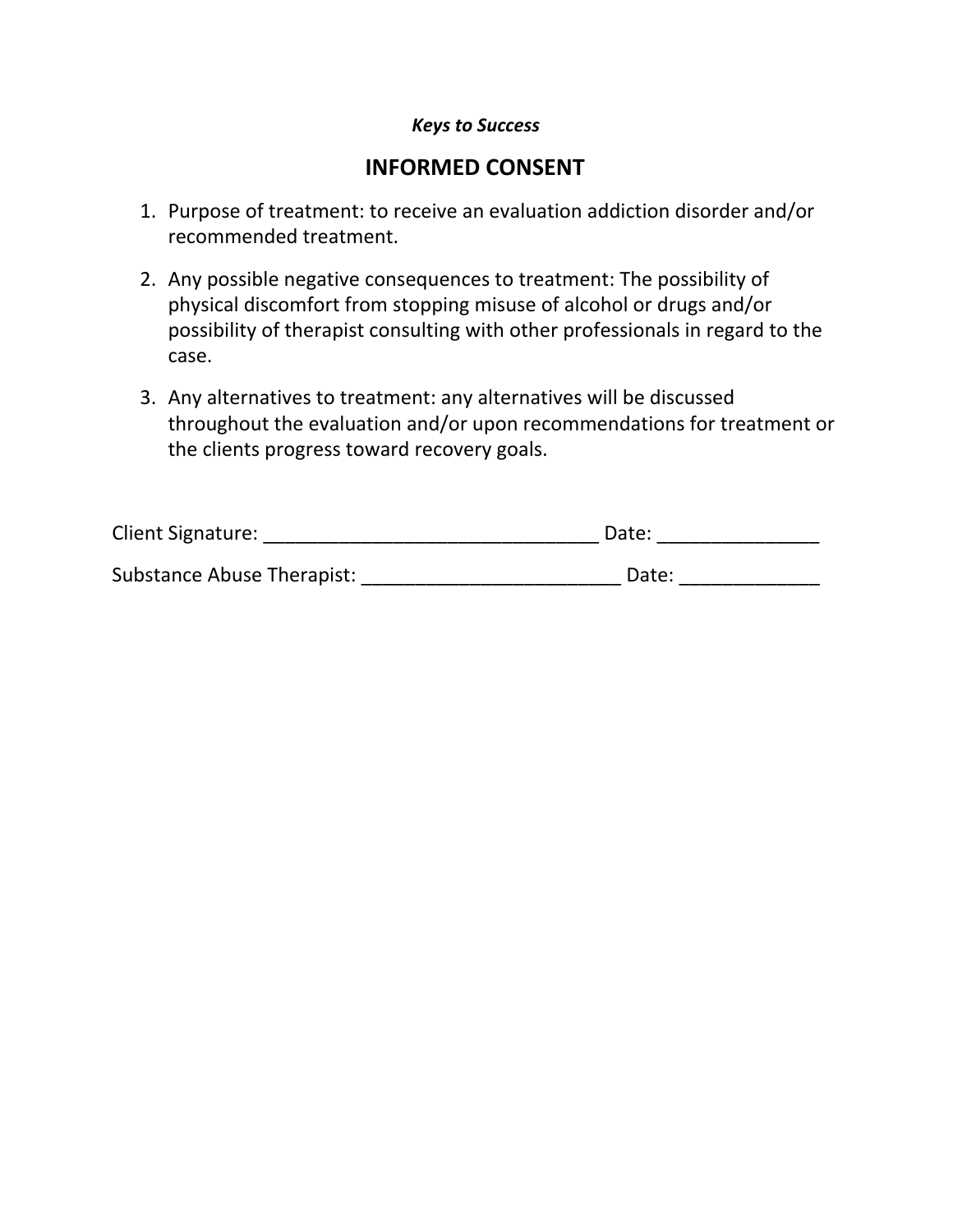# **CORE GOALS, OBJECTIVES, AND ACTIVITIES.**

The goal of Keys to Success is to assist clients in identifying and beginning to change behaviors and attitudes that may be caused by their use of alcohol and drugs. All clients of Keys to Success are expected to participate in the core program during their treatment process. The core goals are:

- 1. Recognize the symptoms and progression of addictive disease.
- 2. Begin to identify and change negative behaviors related to their addiction.
- 3. Develop, with the help of staff, a plan of recovery to maintain new behaviors.

The core objectives and activities throughout treatment will include your being open and honest about your personal history of alcohol and drug use and its effects on self and others. You are also agreeing to:

- 1. Complete an alcohol and addictive disorder history or write your life story, whichever assigned by your counselor.
- 2. Complete all assignments given.
- 3. Be on time for your scheduled appointments.

During the treatment process gain knowledge of the 12 Step Recovery Program and how to start practicing the steps and principles can be incorporated into your daily life and ongoing recovery.

- 1. Complete step work assignments as given.
- 2. Read and discuss the first 164 pages of the AA Big Book.
- 3. Attend a 12 step meeting.

During the treatment process demonstrate your willingness to change negative behavior by:

- 1. Abstain from all alcohol and drug use while in treatment.
- 2. Follow "Client Expectations"
- 3. Develop a personal plan for recovery.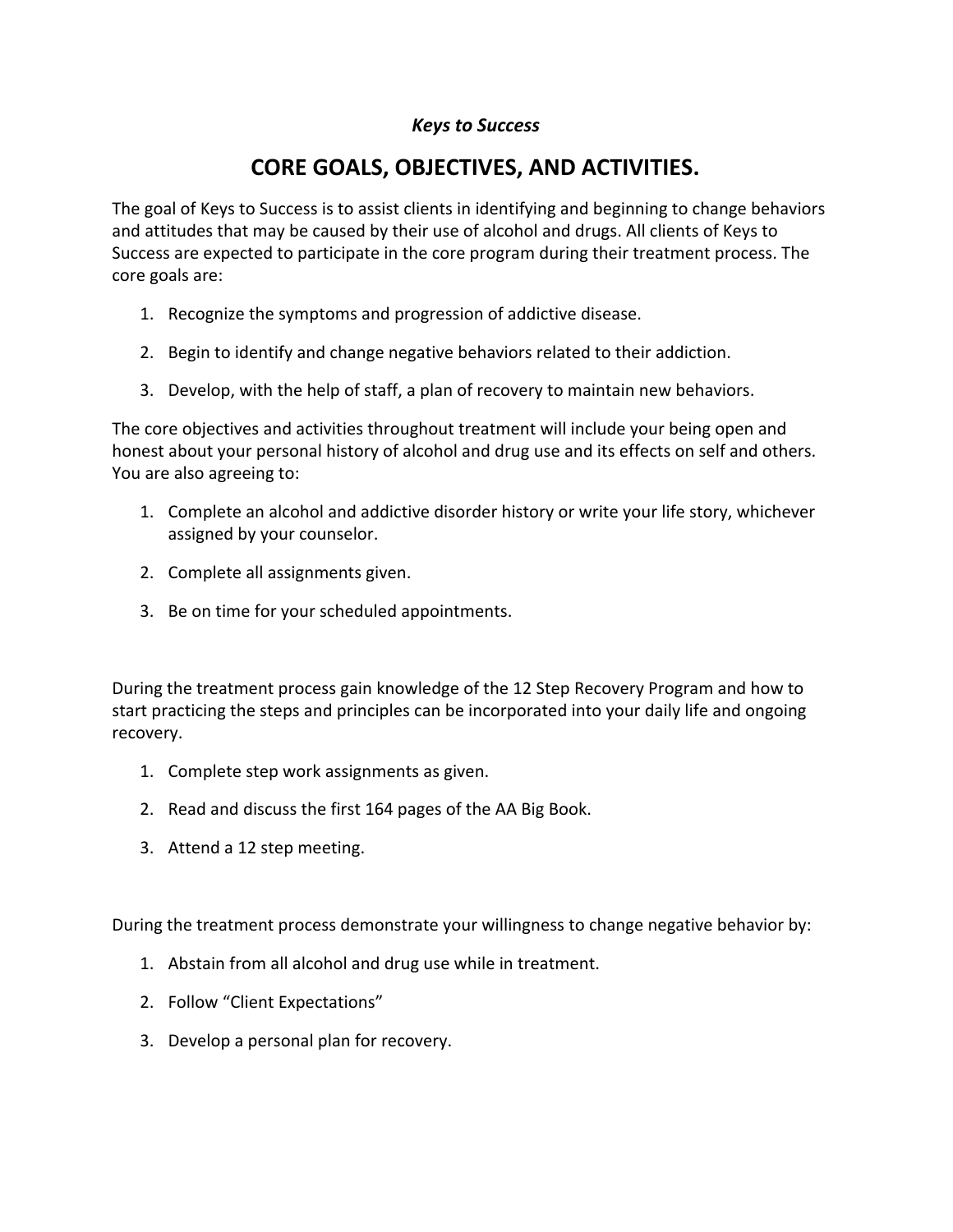Your counselor will monitor the core objectives. The core program may be limited or changed based on the clients abilities or on clinical decision as documented below.

An initial treatment plan will be based upon the presenting problem, and a comprehensive treatment plan based on all assessments will be developed with the clients input within 30 days of admission to level I.

| Client Signature:    | Date: |  |
|----------------------|-------|--|
|                      |       |  |
|                      |       |  |
| Therapist Signature: | Date: |  |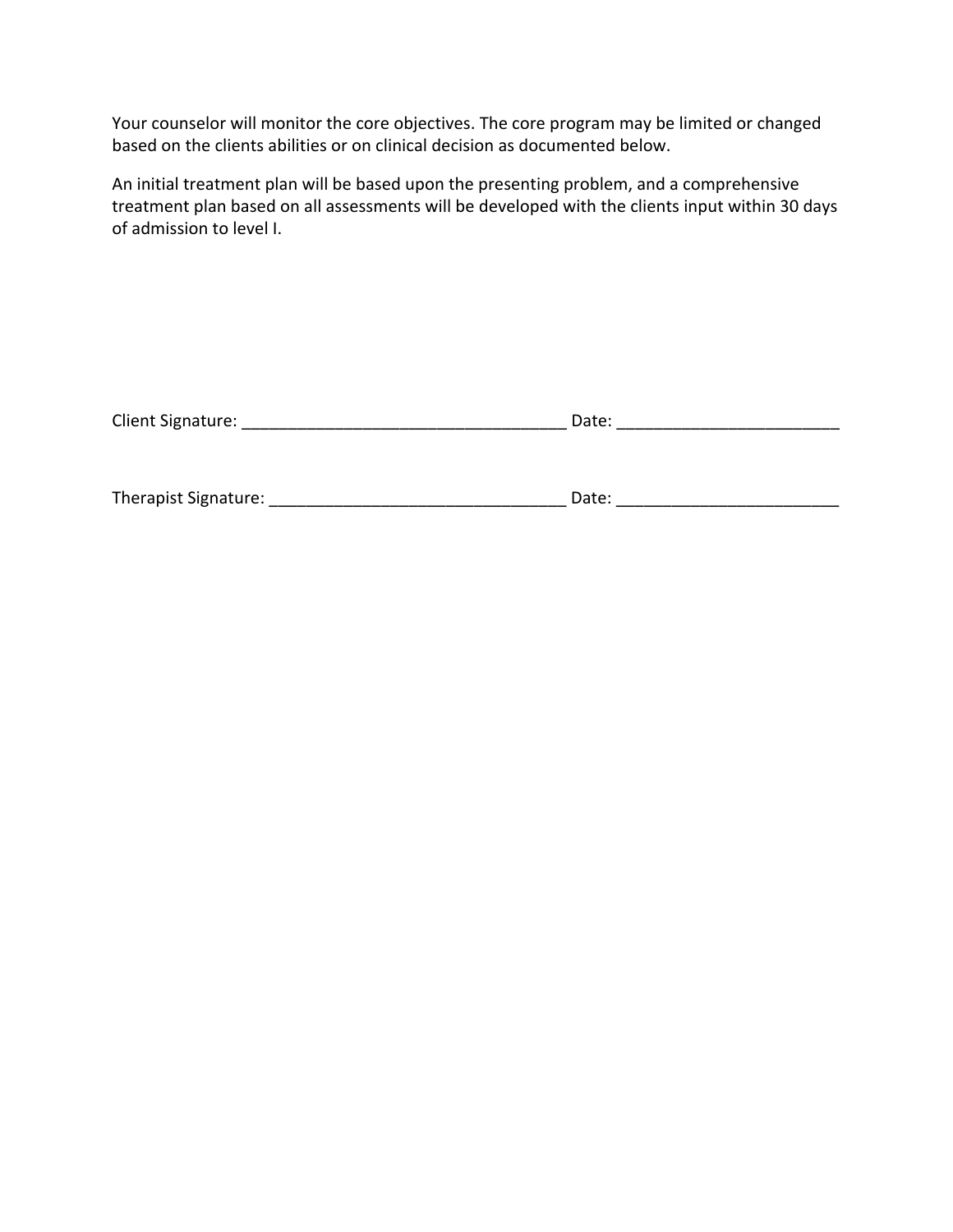# **IMPORTANT INFORMATION FOR PATIENTS ABOUT BLOOD TEST FOR THE PRESENCE OF HIV ANTIBODIES**

Iowa law requires that, prior to withdrawing blood for the purpose of performing an HIVrelated test, the subject of the test shall be provided with preliminary counseling which shall include a minimum explanation to the test including its positive and negative results, and explanation of the nature of AIDS and ARC, including the relationship between the test results and the diseases; an explanation of the procedures should be followed, requested, either by anonymous administration of the test or by confidential referral to a site which provides anonymous testing; and information concerning behavioral patterns known to expose a person to the possibility of contracting AIDS and methods for minimizing risk of exposure.

WHAT IS HDTV? Human Immunodeficiency Virus (HIV) is a virus which is the cause of Acquired Immune Deficiency Syndrome (AIDS)

WHAT IS THE HTV ANTIBODY TEST? A sample of your blood will be tested to see if it contains antibodies to the virus that is the cause of AIDS.

REASONS FOR TESTING? The test is useful in certain clinical situations, and may help you and your physician make certain decisions.

Antibody-positive women should not become pregnant because the virus can be transmitted to the developing child and pregnancy may cause the disease to progress. Certain individuals are more likely to be infected include:

Men who have had sex with another man at anytime since 1978.

Past and present users of intravenous drugs.

Recipients of multiple blood transfusions or blood product in high risk areas from 1978 to May 1, 1985.

Individuals with multiple sex partners or anyone who has sexual conduct with persons from above.

ANTIBODY TEST RESULTS AND WHAT THEY MEAN- A POSITIVE TEST RESULT: If your test is positive it means:

- 1. Your blood sample has been tested more than once and the test indicate that contains antibodies to the AIDS virus (HIV)
- 2. You have been infected with the AIDS virus, and your body has produced antibodies.
- 3. You have a definite risk of developing AIDS or AIDS Related Complex. (ARC)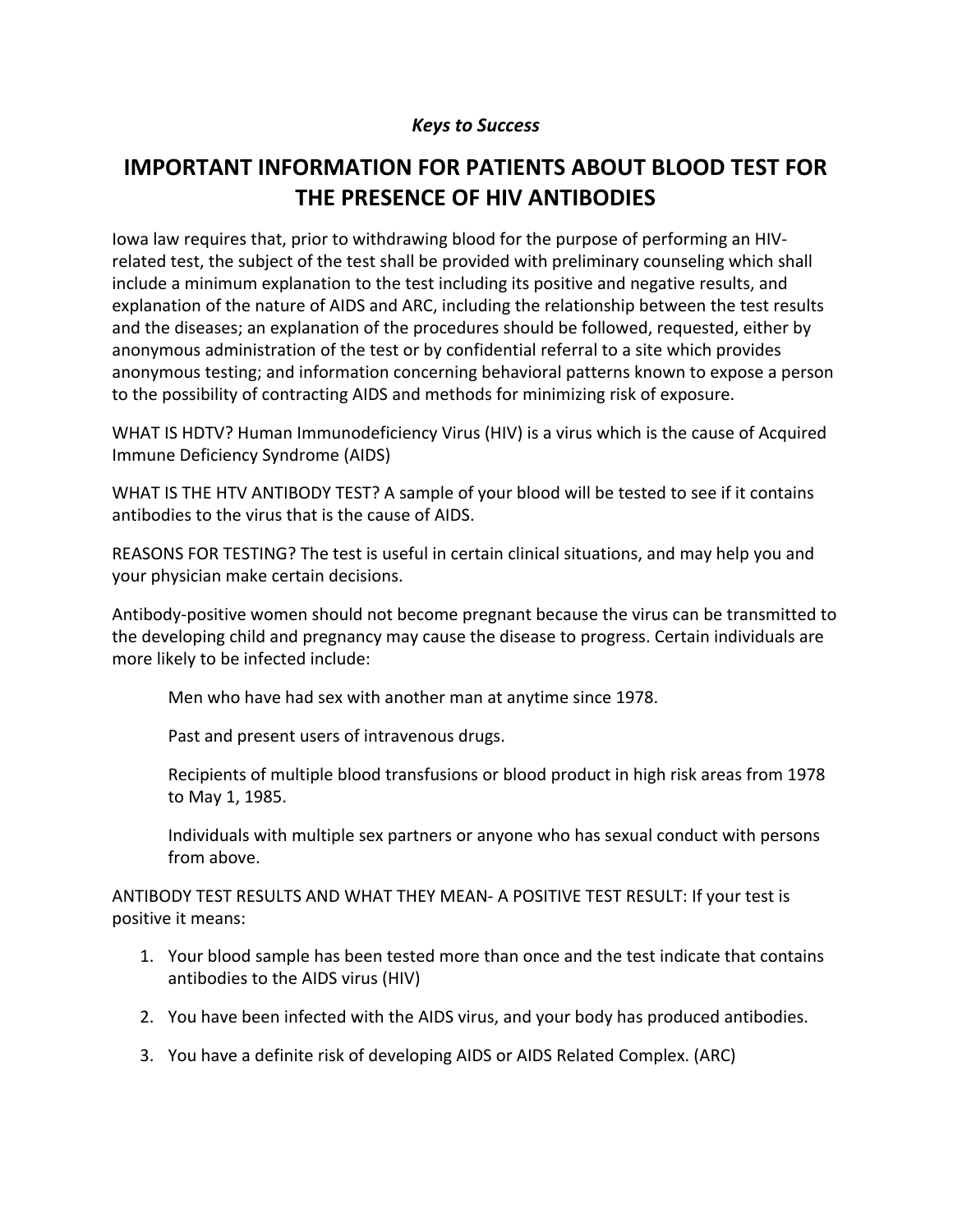- 4. Research has shown that most people with HIV antibodies have active virus in their bodies and probably can transmit it to others, even if they show no symptoms. You should consider yourself contagious and capable of passing the virus on to others by sharing needles, blood, organ donation, and intimate sexual contact.
- 5. If your test is positive and you do not engage in high-risk activity you may have a false positive.

IF YOUR TEST IS POSITIVE, IT DOES NOT MEAN:

- 1. That you necessarily have AIDS or AIDS Related Complex (ARC)
- 2. That you necessarily will get AIDS or ARC.
- 3. That you are immune to AIDS or ARC.

THEREFORE IF YOUR TEST IS POSITIVE, YOU SHOULD DO THE FOLLOWING:

- 1. Protect yourself from any further infection.
- 2. It is likely that you will carry the virus in your body throughout your life. Protect others from the virus by following AIDS precautions in sex, drug use, and general hygiene.
- 3. Consider seeing a physician for a complete evaluation and advice on health maintenance.
- 4. Do NOT donate blood, plasma, body organs, or other tissue. Do not share needles with anyone.
- 5. Continue close and supportive relationships with family members and friends. Hugging, casual kissing, and other forms of affectionate behavior that does not involve exchange of body fluids do not spread the AIDS virus.
- 6. Remember that the AIDS virus is not spread by ordinary nonsexual contact such as shaking hands, sharing an office, coughing or sneezing, preparing or serving food, or sharing toilet facilities.

#### A NEGATIVE RESULT:

#### IF YOUR TEST IS NEGATIVE, IT MEANS:

1. No antibodies to the AIDS virus have been found in your blood at the time of the test.

#### TWO POSSIBLE EXPLANATIONS FOR A NEGATIVE TEST RESULT EXISTS:

1. You have not been infected with the virus.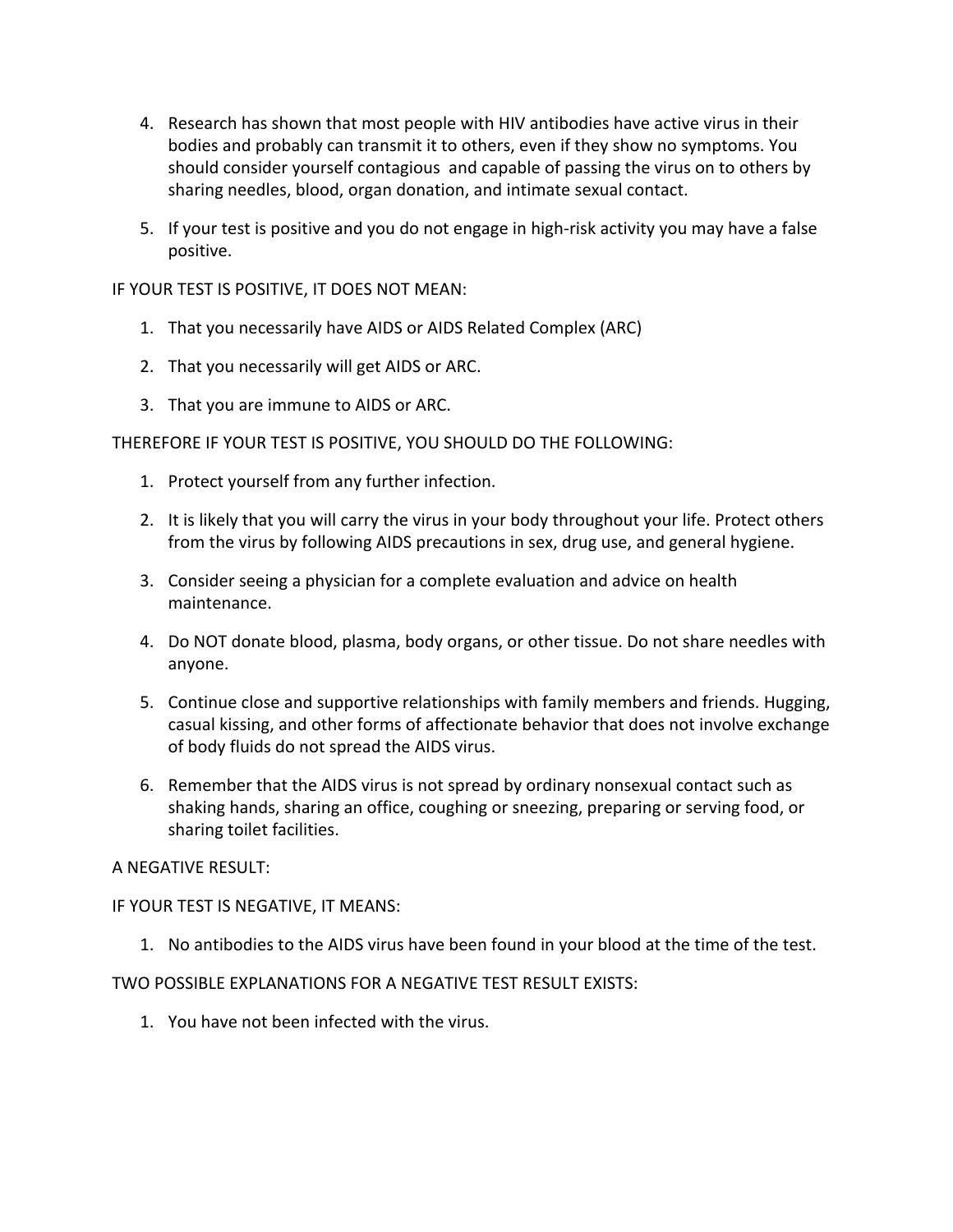2. You have been infected with the virus, but have not yet produced antibodies. Research indicates that most people will produce antibodies within 12 weeks after infection. A very small number of people may not produce antibodies.

IF YOUR TEST IS NEGATIVE, IT DOES NOT MEAN:

- 1. That you have nothing to worry about. The AIDS epidemic has not yet peaked. Repeated exposure to the AIDS virus will increase your chances of being infected.
- 2. That you have not been infected with the virus. You may have been infected and not yet produced antibodies.
- 3. You are immune to the virus.

WHO WILL KNOW MY TEST RESULTS?

The result of your test will be placed in your confidential medical record. Medical practitioners and health care professionals responsible for your care and treatment may know your test result. No further disclosure of your test will be made without your written consent, expect where required by law.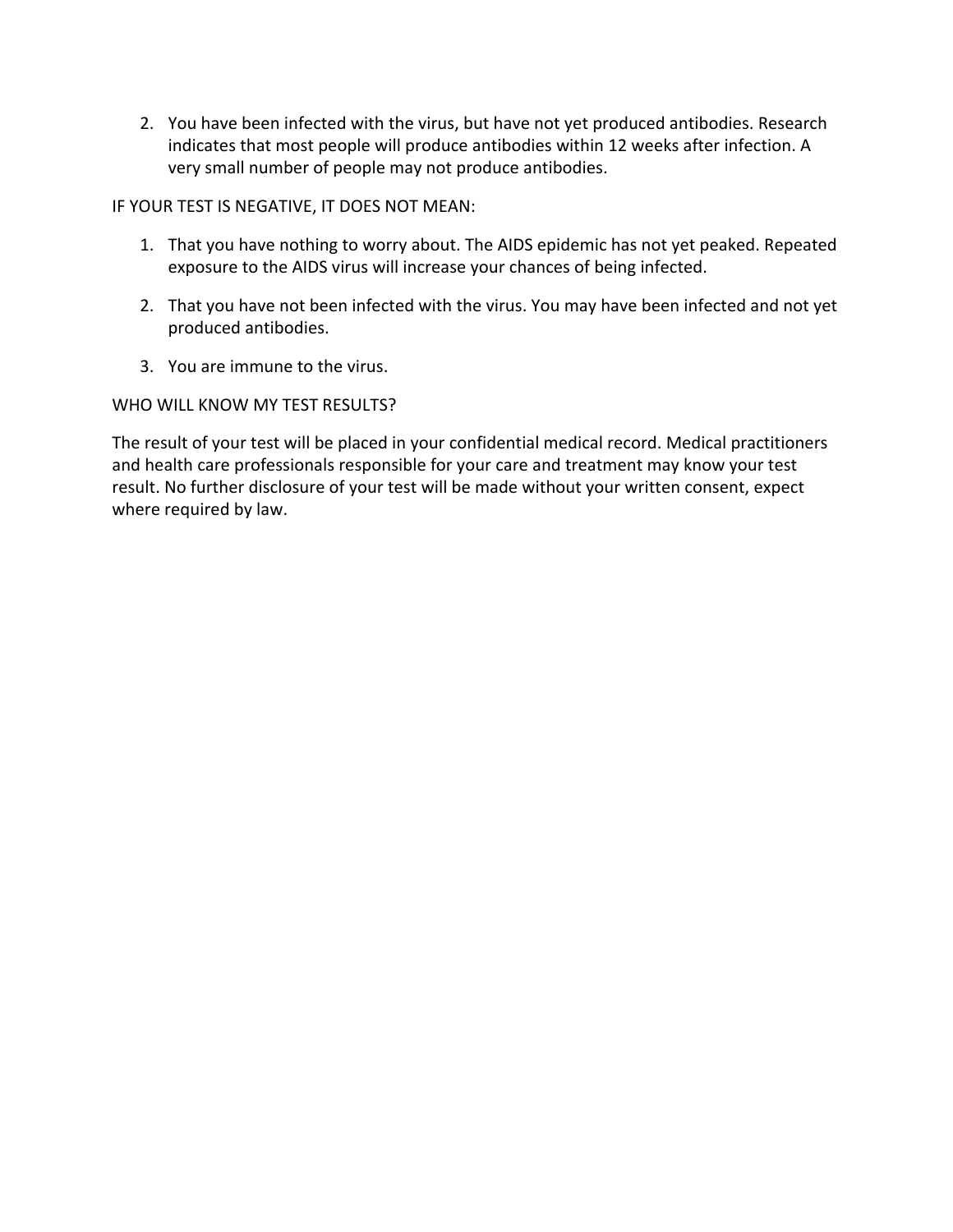# **Michigan Alcohol Screening Test (MAST)**

Name: \_\_\_\_\_\_\_\_\_\_\_\_\_\_\_\_\_\_\_\_\_\_\_\_\_\_\_\_\_\_ Date: \_\_\_\_\_\_\_\_\_\_\_\_\_\_\_

#### *Circle your answer: YES OR NO*

1. Do you feel you are a normal drinker? ("normal"-- drink as much or less than most other people.

YES or NO

2. Have you ever awakened the morning after some drinking the night before and found that you can not remember part of the evening?

YES or NO

3. Does any relative or close friend ever worry about your drinking?

YES or NO

4. Can you stop drinking without difficulty after one or two drinks?

YES or NO

5. Do you ever feel guilty about your drinking?

YES or NO

6. Have you ever attended a meeting of Alcoholics Anonymous (AA)?

YES or NO

7. Have you ever gotten into physical fights when drinking?

YES or NO

8. Has drinking ever created problems between you and a near relative or close friend?

YES or NO

9. Has any family member or close friend gone for anyone for help about your drinking?

YES or NO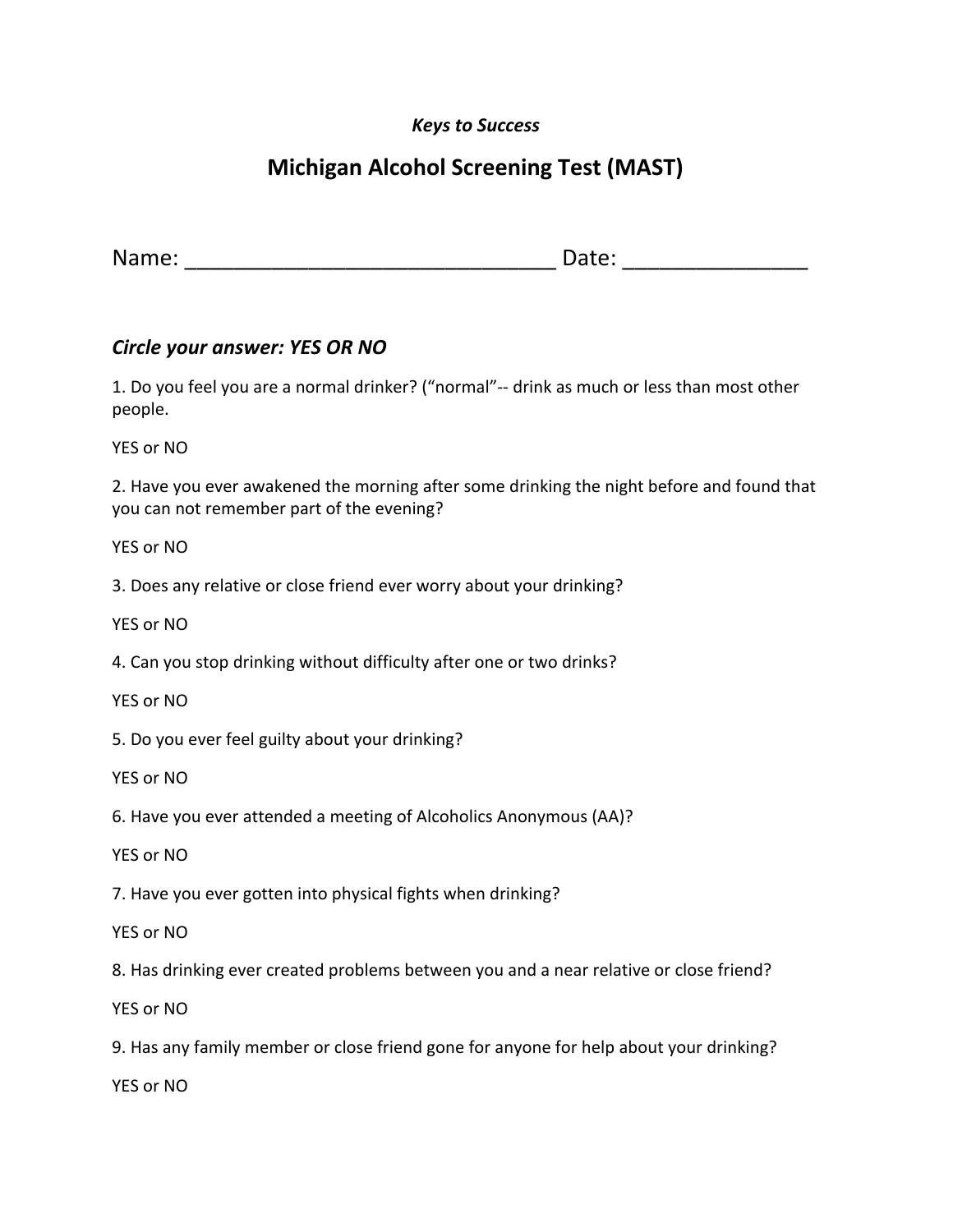10. Have you ever lost friends because of your drinking?

YES or NO

11. Have you ever gotten into trouble at work because of your drinking?

YES or NO

12. Have you ever lost a job because of your drinking?

YES or NO

13. Have you ever neglected your obligations, your family, or your work for more than 2 days in a row because you were drinking?

YES or NO

14. Do you drink before noon fairly often?

YES or NO

15. Have you ever been told you have liver trouble such as cirrhosis?

YES or NO

16. After heavy drinking have you ever had delirium tremens (D.T.'S), sever shaking, visual, or auditory (hearing) hallucinations?

YES or NO

17. Have you ever gone to anyone for help about your drinking?

YES or NO

18. Have you ever been hospitalized because of your drinking?

YES or NO

19. Has your drinking ever resulted in you being hospitalized in a psychiatric ward?

YES or NO

20. Have you ever gone to any doctor, social worker, clergyman, or mental health clinic for help with any emotional problems in which drinking was part of the problem?

YES or NO

21. Have you ever been arrested more than once for driving under the influence of alcohol?

YES or NO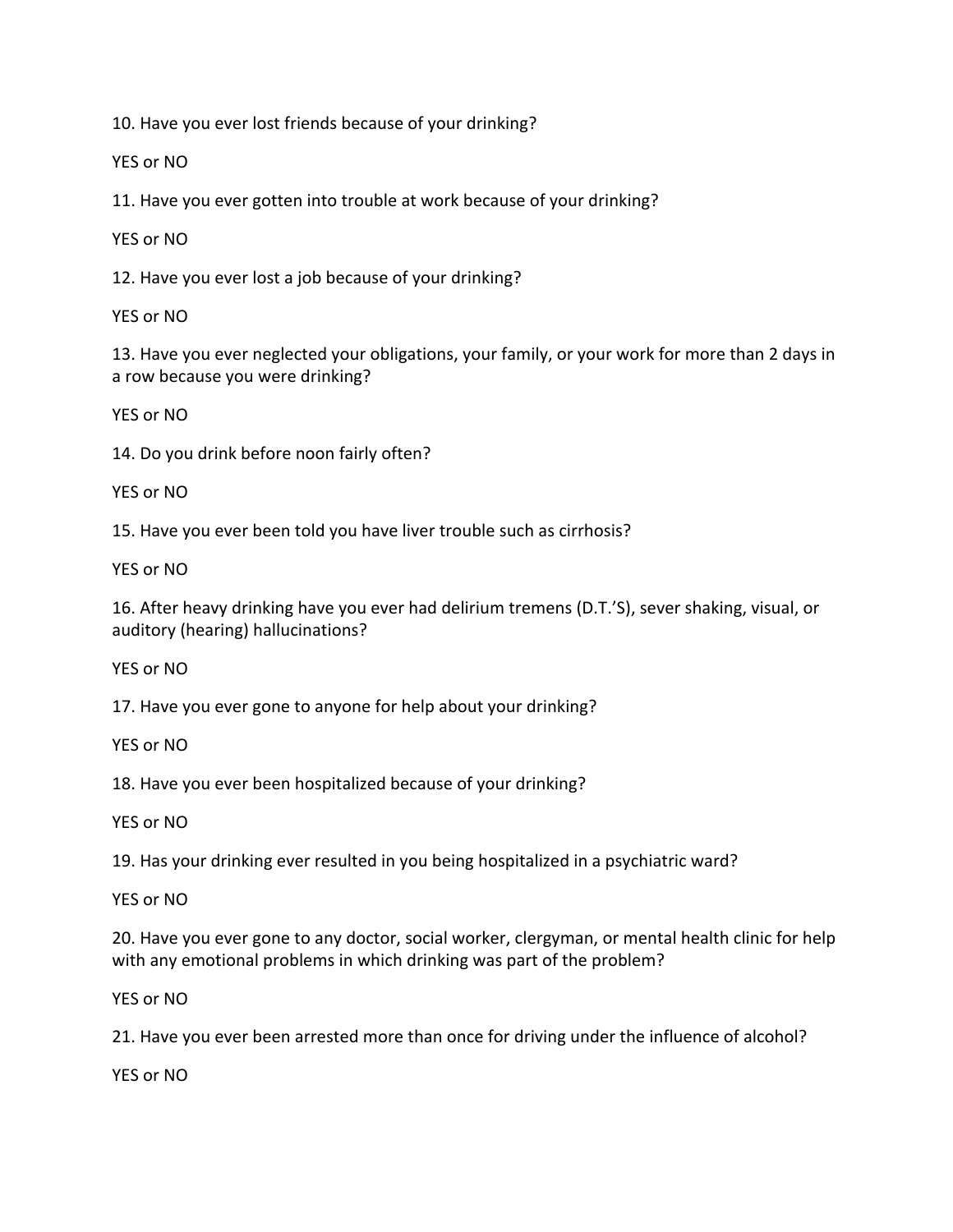22. Have you ever been arrested, even for a few hours because of behavior while drinking? (if yes, how many times \_\_\_\_\_\_\_)?

YES or NO

Client Signature: \_\_\_\_\_\_\_\_\_\_\_\_\_\_\_\_\_\_\_\_\_\_\_\_\_\_\_\_\_\_\_\_\_\_\_\_ Date: \_\_\_\_\_\_\_\_\_\_\_\_\_\_\_\_\_\_\_\_\_\_\_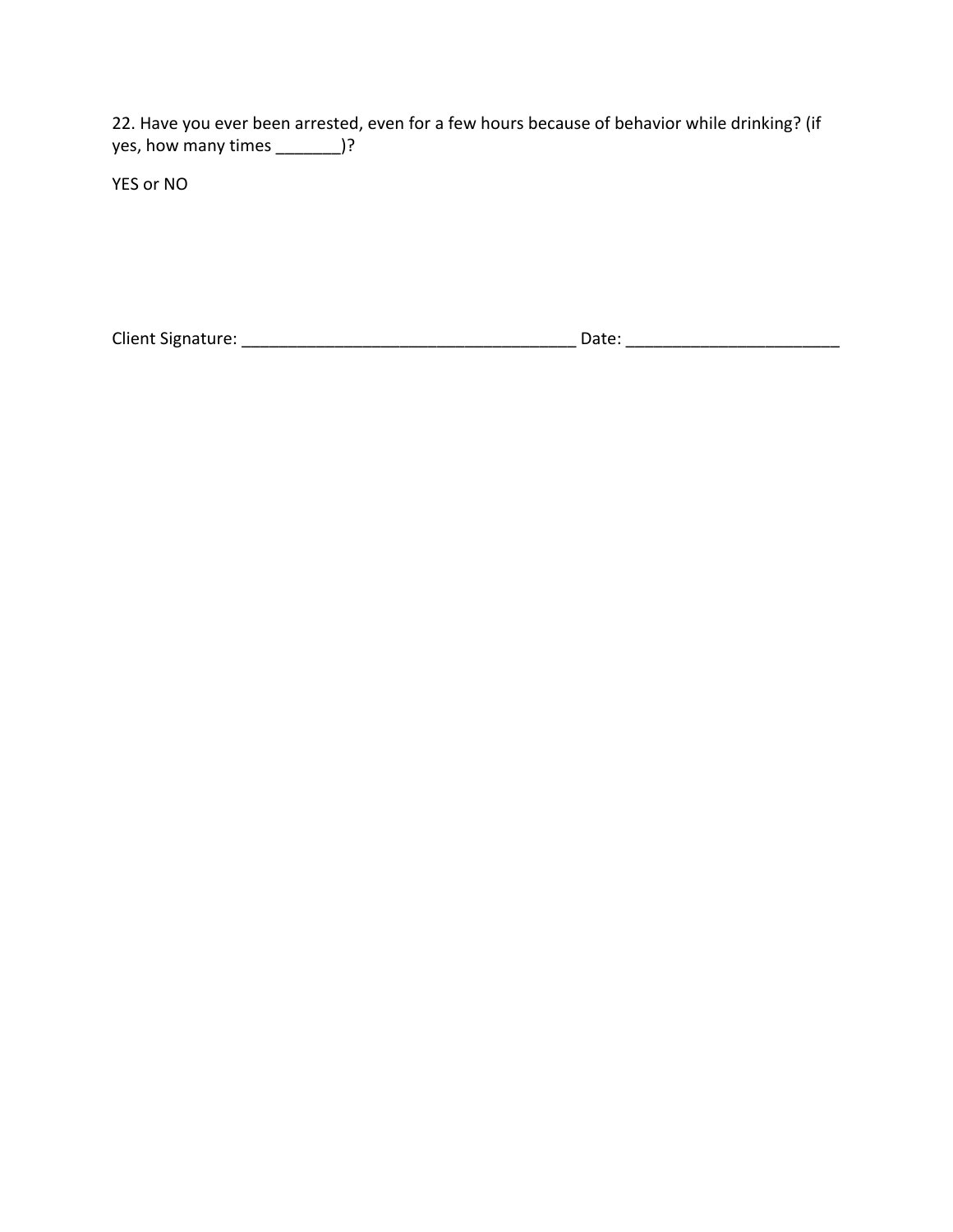# **Drug Abuse Screening Test (DAST)**

|                                                                                                    | Date: ________________ |
|----------------------------------------------------------------------------------------------------|------------------------|
| <b>Circle your answer: YES or NO</b>                                                               |                        |
| 1. Have you used drugs other than those required for medical reasons?                              |                        |
| YES or NO                                                                                          |                        |
| 2. Have you misused prescription drugs?                                                            |                        |
| YES or NO                                                                                          |                        |
| 3. Do you misuse more than one drug at at time?                                                    |                        |
| YES or NO                                                                                          |                        |
| 4. Can you get through the week without using drugs (other those required for medical<br>reasons)? |                        |
| YES or NO                                                                                          |                        |
| 5. Do you misuse drugs on a continuous basis?                                                      |                        |
| YES or NO                                                                                          |                        |
| 6. Do you try to limit your drug use to certain situations?                                        |                        |
| YES or NO                                                                                          |                        |
| 7. Have you had "blackouts" or "flashbacks: as a result of drug use?                               |                        |
| YES or NO                                                                                          |                        |
| 8. Do you ever feel bad about your drug misuse?                                                    |                        |
| YES or NO                                                                                          |                        |
| 9. Does your spouse (or parents) ever complain about your involvement with drugs?                  |                        |
| YES or NO                                                                                          |                        |
| 10. Do your friends or relatives know or suspect you misuse drugs?                                 |                        |
| YES or NO                                                                                          |                        |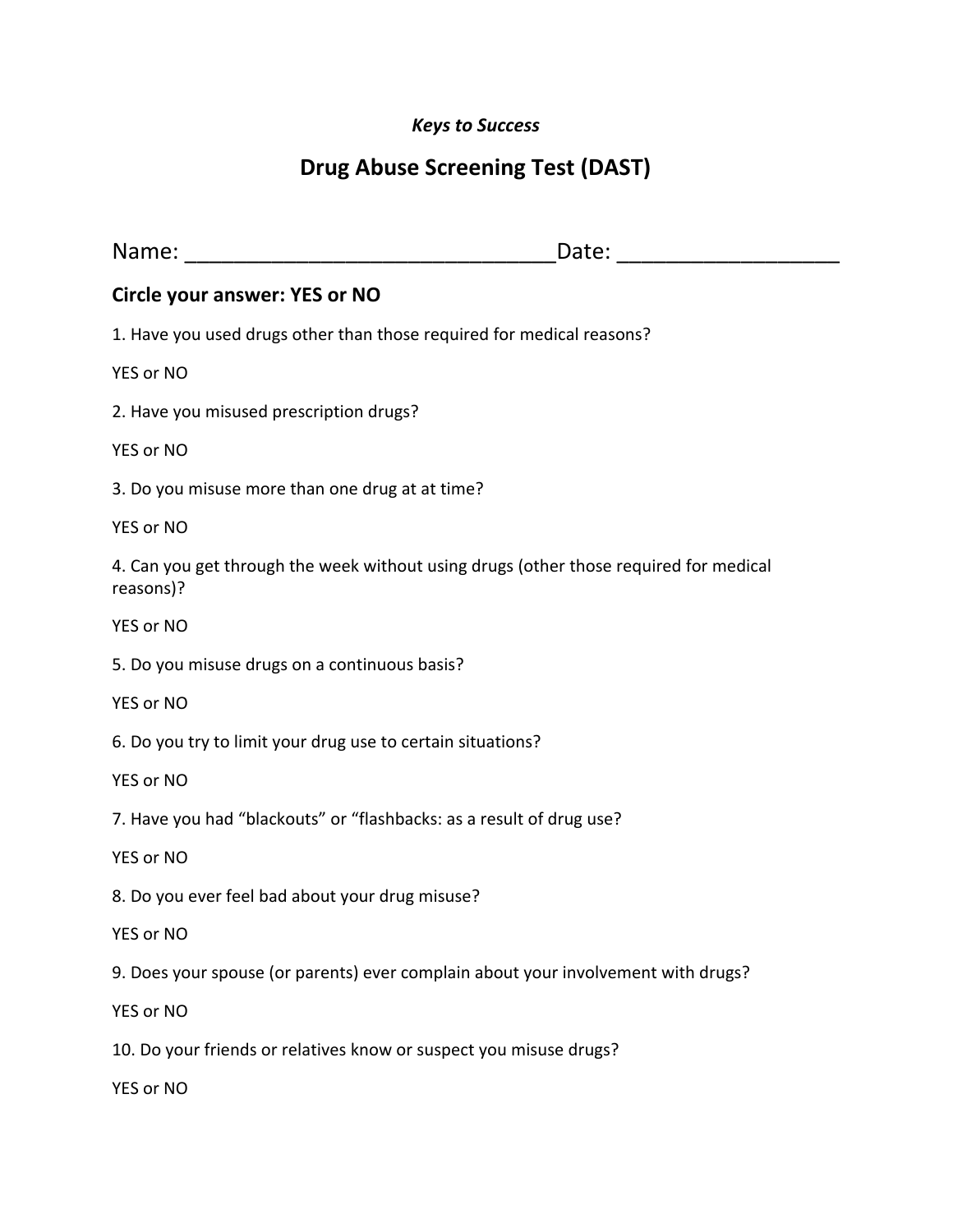11. Has drug misuse ever created problems between you and your spouse?

YES or NO

12. Has any family member ever sought help for problems related to your drug use?

YES or NO

13. Have you ever lost friends because of your drug use?

YES or NO

14. Neglected your family or missed work because of your drug use?

YES or NO

15. Been in trouble at work because of drug misuse?

YES or NO

16. Lost a job because of drug misuse?

YES or NO

17. Gotten into fights when under the influence of drugs?

YES or No

18. Been arrested because of unusual behavior while under the influence of drugs

YES or NO

19. Been arrested for driving under the influence of drugs?

YES or NO

20. Engage in illegal activities to obtain drugs?

YES or NO

21. Been arrested for possession of illegal drugs?

YES or NO

22. Experienced withdrawal symptoms as a result of a heavy drug intake?

YES or NO

23. Had medical problems as a result of your drug use (memory loss, hepatitis, convulsions, or bleeding)?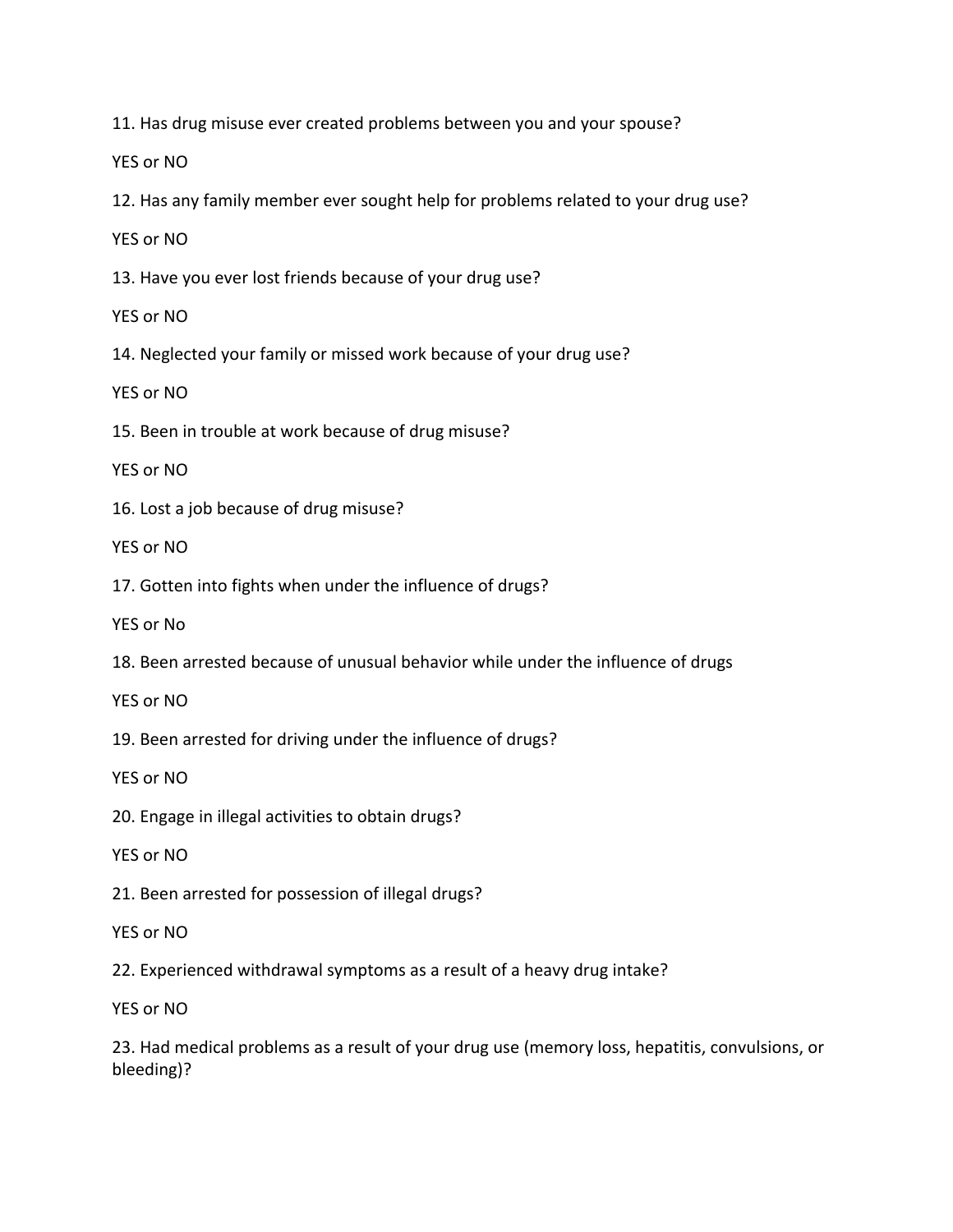YES or NO

24. Gone to anyone for help for a drug problem?

YES or NO

25. Been in the hospital for medical problems related to drug use?

YES or NO

26. Been involved in a treatment program specifically related to drug dependence or misuse?

YES or NO

27. Been treated as an outpatient for problems related to drug dependence or misuse?

YES or NO

Client Signature: \_\_\_\_\_\_\_\_\_\_\_\_\_\_\_\_\_\_\_\_\_\_\_\_\_\_\_\_\_\_\_\_\_\_\_\_\_ Date: \_\_\_\_\_\_\_\_\_\_\_\_\_\_\_\_\_\_\_\_\_\_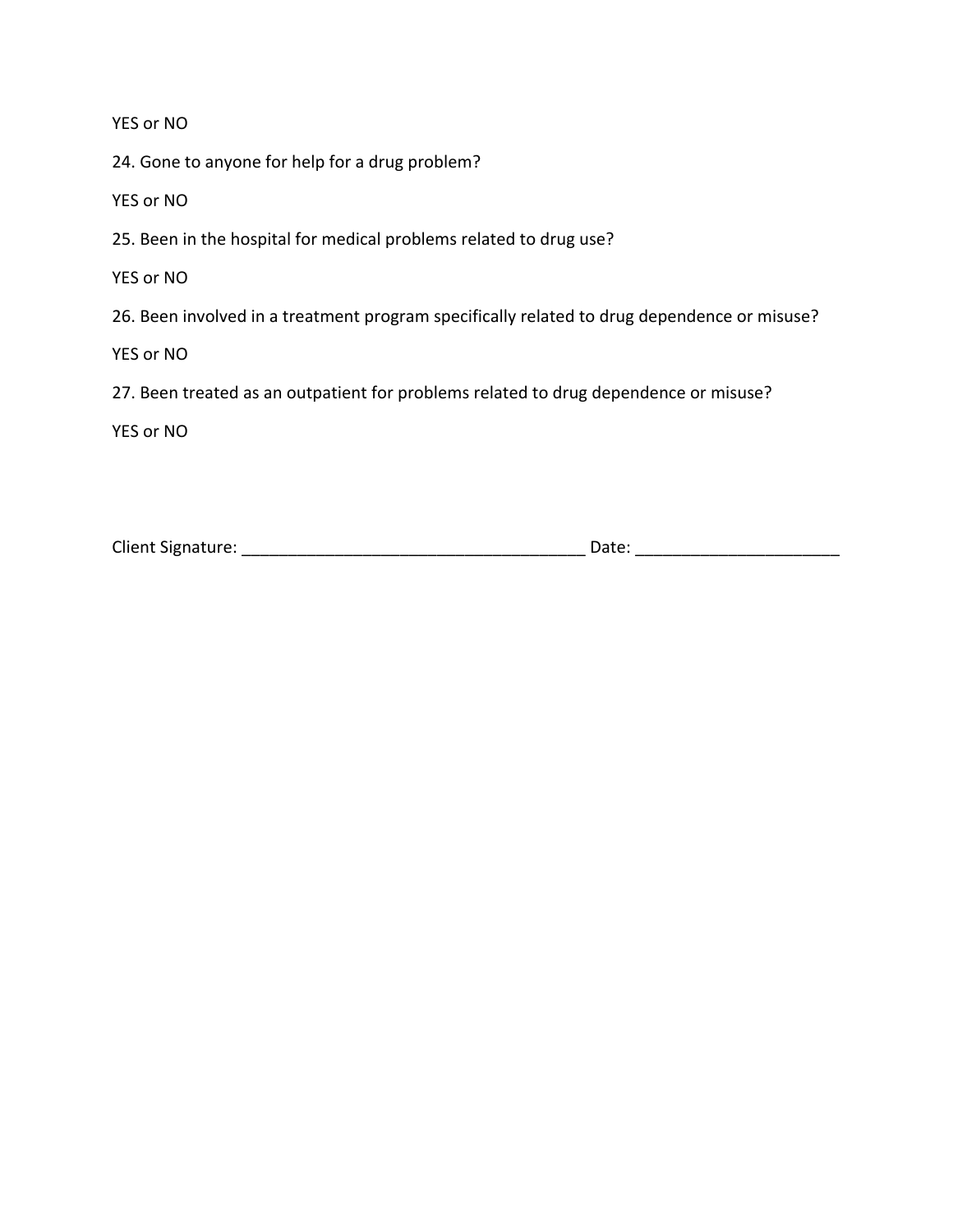## **POSSESSION OF CHEMICAL SUBSTANCES**

Policy: It is the policy of Keys to Success to prohibit the possession of any chemical substances on the grounds of the treatment facility, or inside the treatment center.

#### Procedure:

1. Any client in possession of chemical substances will be asked to dispose of them by either flushing them in the presence of a staff member, or turning them over to the treatment staff for proper disposal. Refusal to comply could result in law enforcement being called to facility or possible discharge from the program.

2. When substances are turned over to the treatment staff, they will, depending on the substance, be flushed, with a witness, when one is available or turned over to law enforcement for proper disposal.

3. When any chemical substances are destroyed, a record of disposal will be documented and kept in the safety book.

4. If disposal is made by law enforcement, they will be asked to sign that they took possession of the substance for disposal.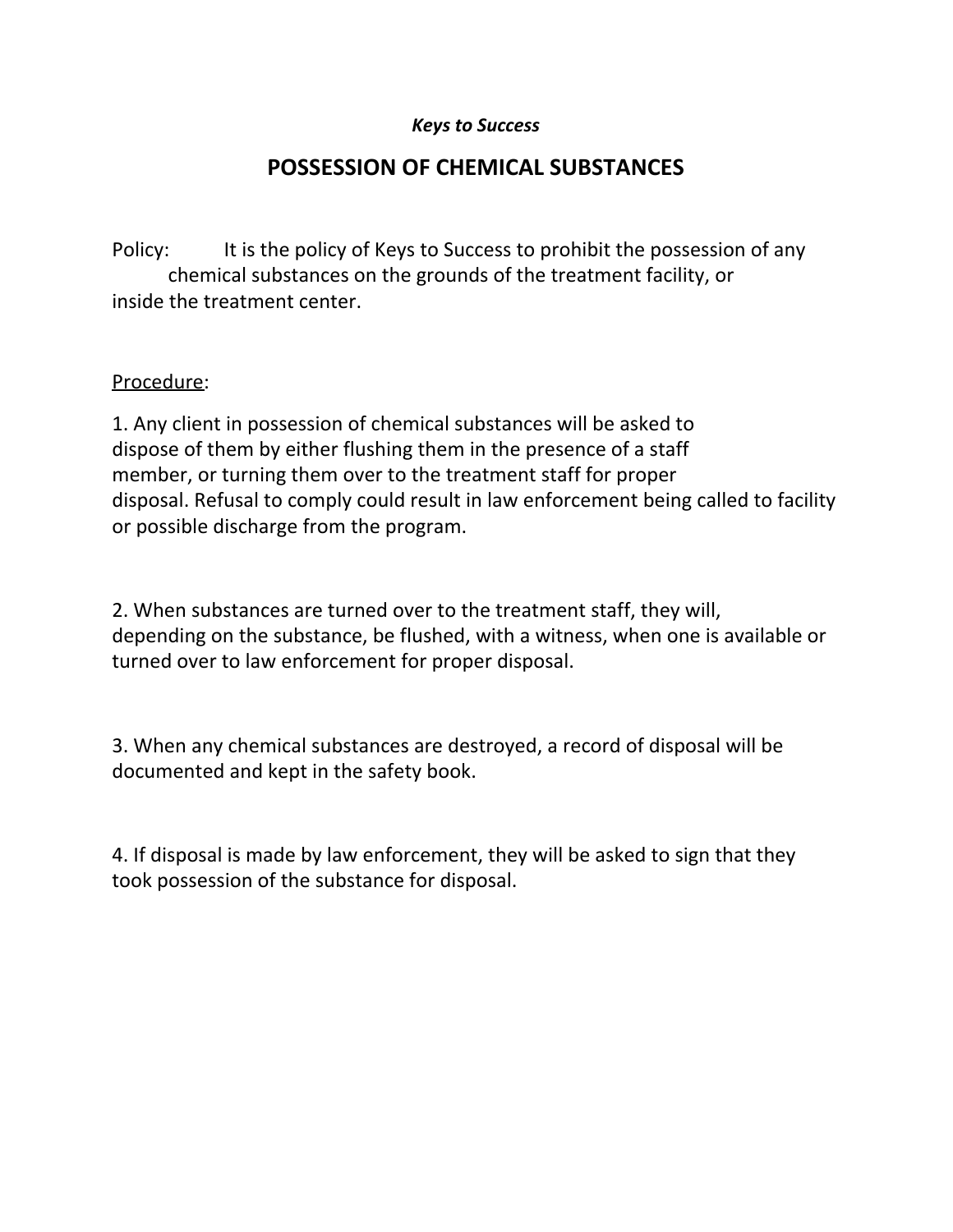# *UNDERAGE TOBACCO USE*

Policy: It is the policy of Keys to Success to prohibit underage tobacco use.

#### Procedure:

1. Staff or patients will not sell, give, or otherwise supply any tobacco, tobacco products, or cigarettes to any person under the age of 18 or any other person at Keys to Success since it is against Federal regulations to allow smoking on premises.

2. Any person or any person under the age of 18, will not smoke, use, purchase, or attempt to purchase tobacco, tobacco products or cigarettes while participating in any treatment modality at Keys to Success.

3. Use of any tobacco product by those under 18 years of age or any other client will result in disciplinary action, which could include discharge from the treatment center.

4. Any adult patient of staff member over the age of 18 who gives any tobacco products to a patient who is under 18 years of age will result in disciplinary action, patient disciplinary action could include discharge from the treatment program.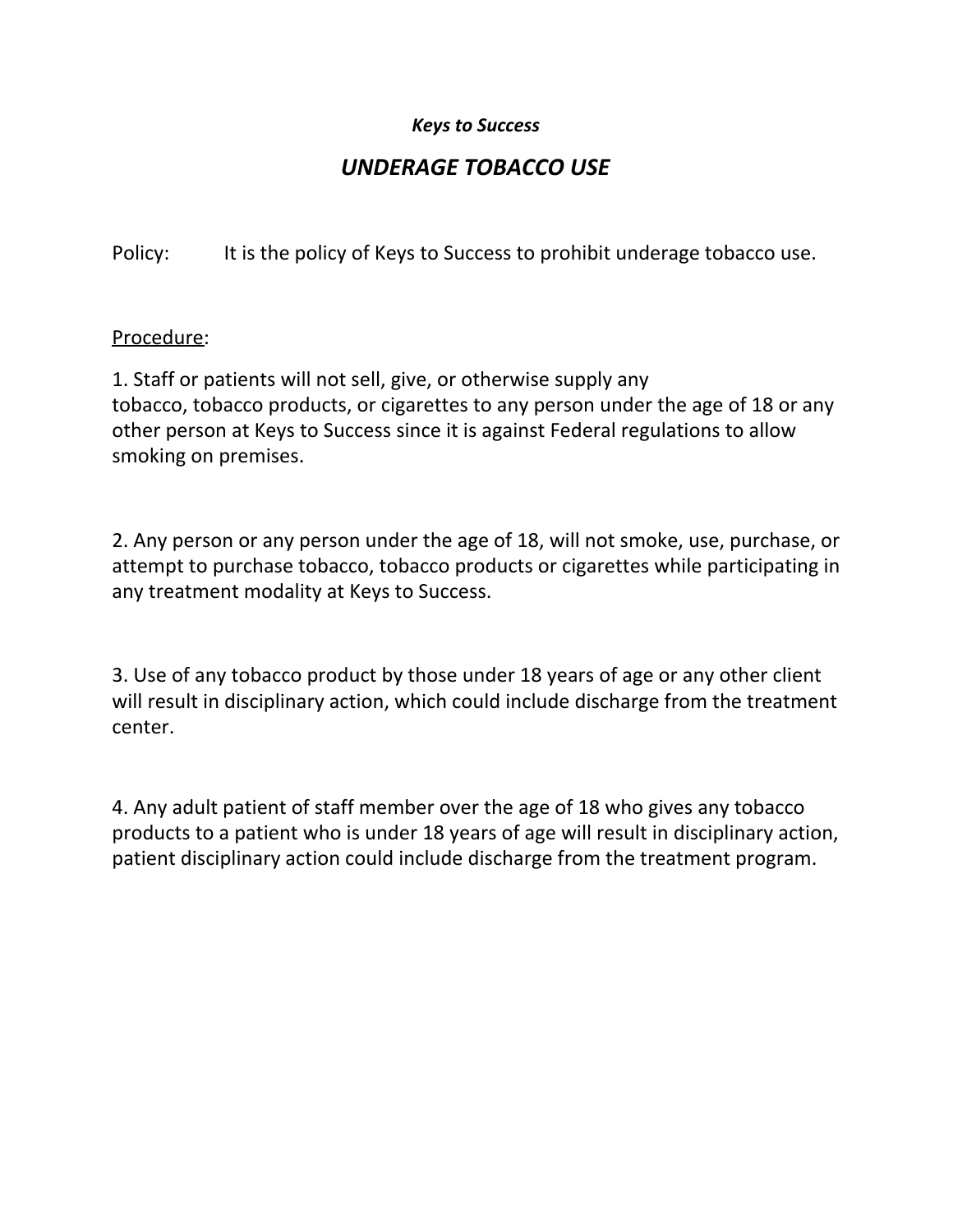# **TORNADO POLICY AND PLAN**

Policy: It is the policy of Keys to Success to have a tornado plan which will be implemented when a tornado warning or severe weather warning is issued by local authorities, or through public emergency broadcast system.

Procedure: 1. A tornado plan and evacuation plan will be posted in plain sight near the exit door.

- 2. Close all doors and windows.
- 3. Remove any items in windows that could become flying projectiles.
- 4. All persons will get away from windows and go to the center office of the building or to the basement located at the ground level at the entrance of the office.
- 5. Await instructions from staff or via the emergency broadcast.

\*\*See attached tornado plan notice to be posted and the evacuation map\*\*